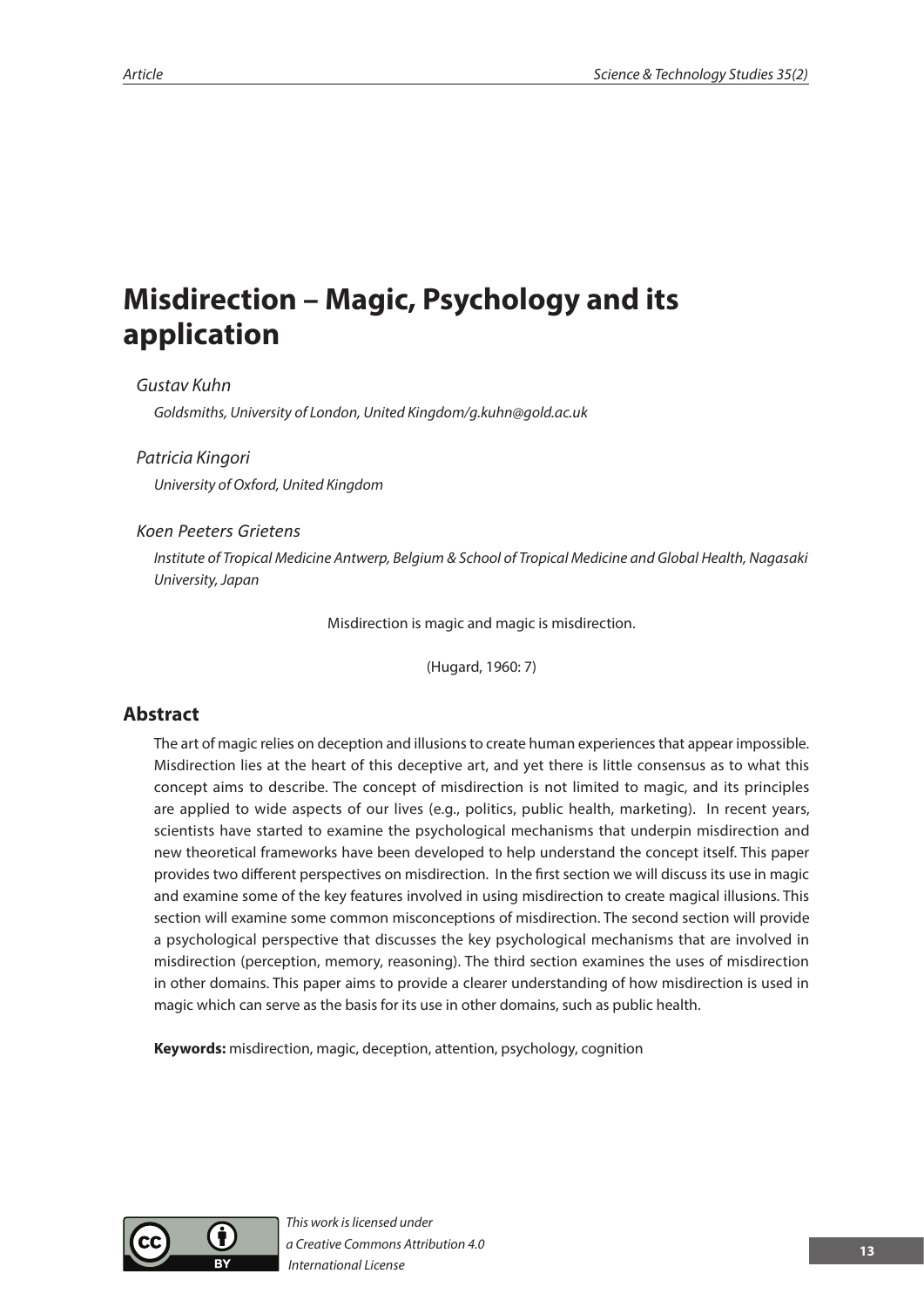# **Introduction**

Stage magic is an artform that allows us to experience things we believe to be impossible (Kuhn, 2019). To do so, magicians rely on powerful psychological tricks and illusions that allow them to manipulate their audience's conscious experience (Kuhn et al., 2008). For thousands of years, magicians have perfected the art of deception (Lamont and Steinmeyer, 2018), and many of these principles have been applied to areas that go beyond the magician's stage (Kuhn, 2019). Hieronymus Bosch's 16<sup>th</sup> Century painting of the conjuror nicely illustrates the intersection between misdirection and the social world of deception (Figure 1). Here the conjuror skilfully misdirects his audience's attention to hide his secret actions. However, closer inspection of the painting reveals how the magician's misdirection also prevents a member of the audience noticing two pickpockets' stealing

his pouch. Misdirection plays a fundamental role in the magician's armoury of deception, but misdirection has often been used for more less magical means. Throughout history, there has been a vibrant knowledge exchange between the world of magic and individuals/organisations seeking ways to gain an unfair advantage over others. For example, Victorian spiritualist frequently borrowed magicians' deceptive tricks to convince the public of their supernatural powers (Tompkins, 2019). Similar deceptive techniques have been applied by contemporary psychics (Marks, 2000), and politicians are often seen misdirecting the public on a much larger stage. Donald Trump was a true master of misdirection, and he effectively used his twitter account to command the political narrative of the world media. This form of political misdirection shares much resemblance with conjuring misdirection, and insights into the



**Figure 1.** The Conjuror, by Hieronymus Bosch c. 1502

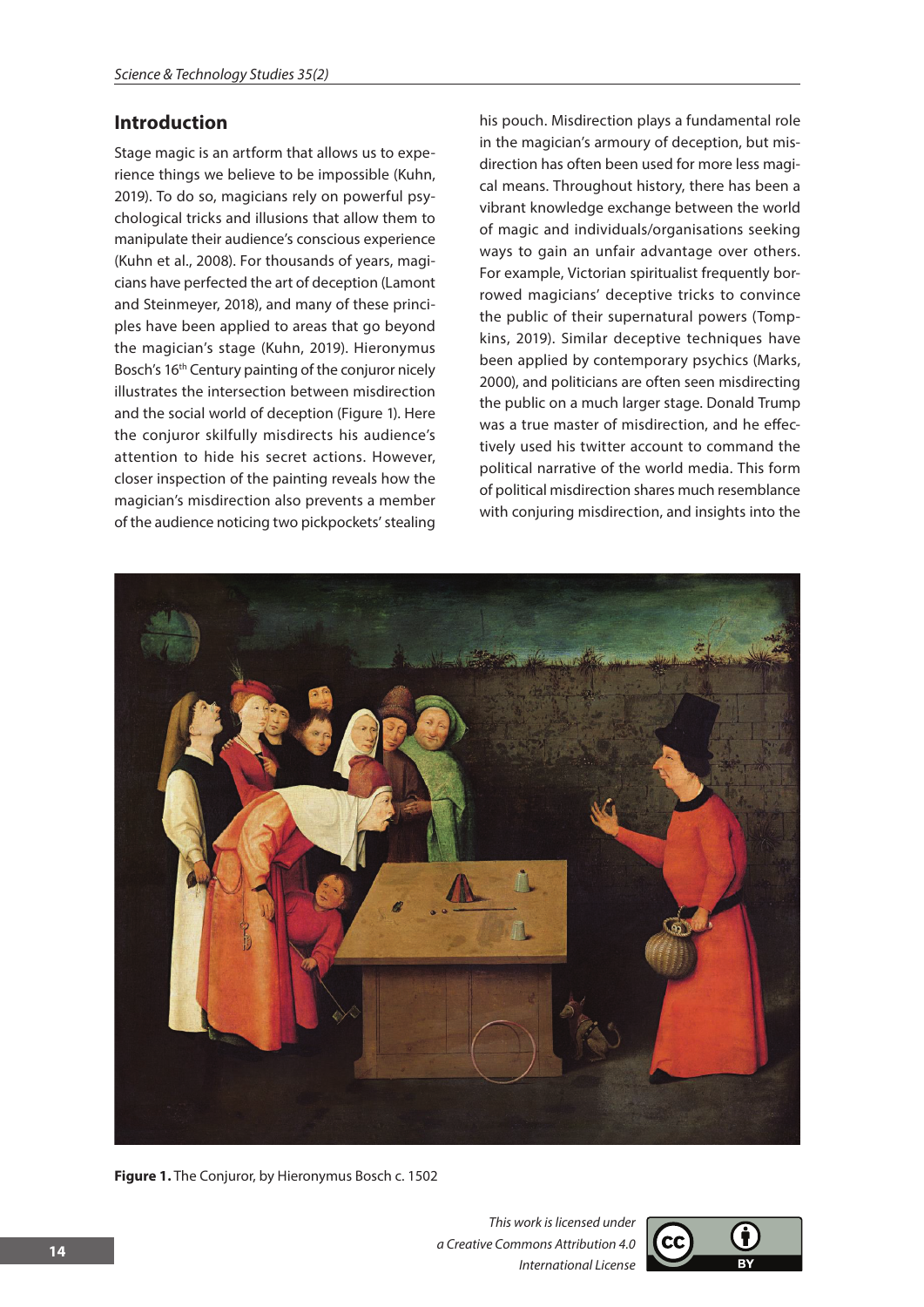nature of misdirection may provide effective ways of countering this form of deception. The concept of misdirection has been applied to fields such as politics (Freudenburg and Alario, 2007), Human Computer Interaction (Tognazzini, 1993), deception (Hyman, 1989; Jastrow, 1888), cyber deception (Malin et al., 2017) and, in this issue, global health.

The art of magic deals with some of the most fundamental questions about the human mind and culture (Smith, 2015), and as such has relevance to a wide range of disciplines. For example, During (2002) examined how modern magic emerged as a form of show-business that was distinct from the occult, and he illustrates how cultural contexts helped shaped this secular form of magic. Smith (2015) took this approach further and examined the intersection between science, technology, society and magic, both in terms of how magicians chose to frame their performances in the context of new scientific discoveries, as well as the deceptive principles being deployed. Smiths showed that stage magic provides a valuable tool to study how people perceive and learn about new forms of technology, and the deep entanglement between human and non-human agents. Even though magic is frequently discussed in the context of magical rituals and the occult (Sørensen, 2007), the art of stage magic (i.e. secular magic) has received relatively little systematic investigation. In this paper we will focus on the deceptive principles magicians use to manipulate people's experiences, rather than the experience itself that magic elicits. As we will see, these practices have important implications for our understanding of the nature of the human mind, and our relationship with technologies and society.

In recent years cognitive scientists have started to examine the psychological tricks magicians use to create these illusions, and scientific investigations into these principles provides insights into the ease by which our mind can be manipulated (Kuhn et al., 2008; Macknik et al., 2008; Rensink and Kuhn, 2015; Thomas et al., 2015). Misdirection is key to magic (Kuhn et al., 2014), which is why it has gained much interest from magicians, academics and others. Even though misdirection is central to magic, the concept itself is relatively

poorly understood and defined (Lamont and Wiseman, 1999).

Magic relies on preventing the audience from discovering the deception, and the magic community has worked hard to prevent the public from discovering how their tricks are done (Jones, 2011). The secretive nature of magic has prevented outsiders from accessing much of this knowledge, and this may explain why the nature of misdirection has received relatively little critical examination from outsiders. This in turn may explain why misdirection has been less thoroughly studied, and thus remains relatively poorly understood. However, in recent years academics have started to study magic empirically and systematically, and this science of magic has enabled new concepts about some of the fundamental aspects of this deceptive artform. In this paper we will examine the nature of misdirection and present ideas and concepts from a magician's perspective, and from a psychological perspective, and illuminate some of the key cognitive principles that underpin misdirection. In the final section we will highlight different areas where direct comparisons have been made between misdirection and other more applied forms of deception.

# **What is misdirection? - Magicians' perspective**

Magic is a performing artform that allows you to experience things that seem impossible. Stage magicians use deception and misdirection to create experiences that violate our understanding of the world (Lamont, 2013). For example, as you witness the magician pulling a rabbit from their hat you experience a cognitive conflict between then things you believe to be possible (i.e. rabbits cannot materialize from nowhere) and the things you have just experienced (i.e. rabbit appeared inside what seemed to be an empty hat). Witnessing such events elicits a wide range of emotions, such as wonder, awe, surprise, astonishment, curiosity…(Lamont, 2017; Leddington, 2017). However, at the centre of this experience lies a cognitive conflict between the things we believe to be possible, and the things that we believe to have experienced (Kuhn, 2019; Leddington, 2016). Indeed, neuroscientific research shows that witnessing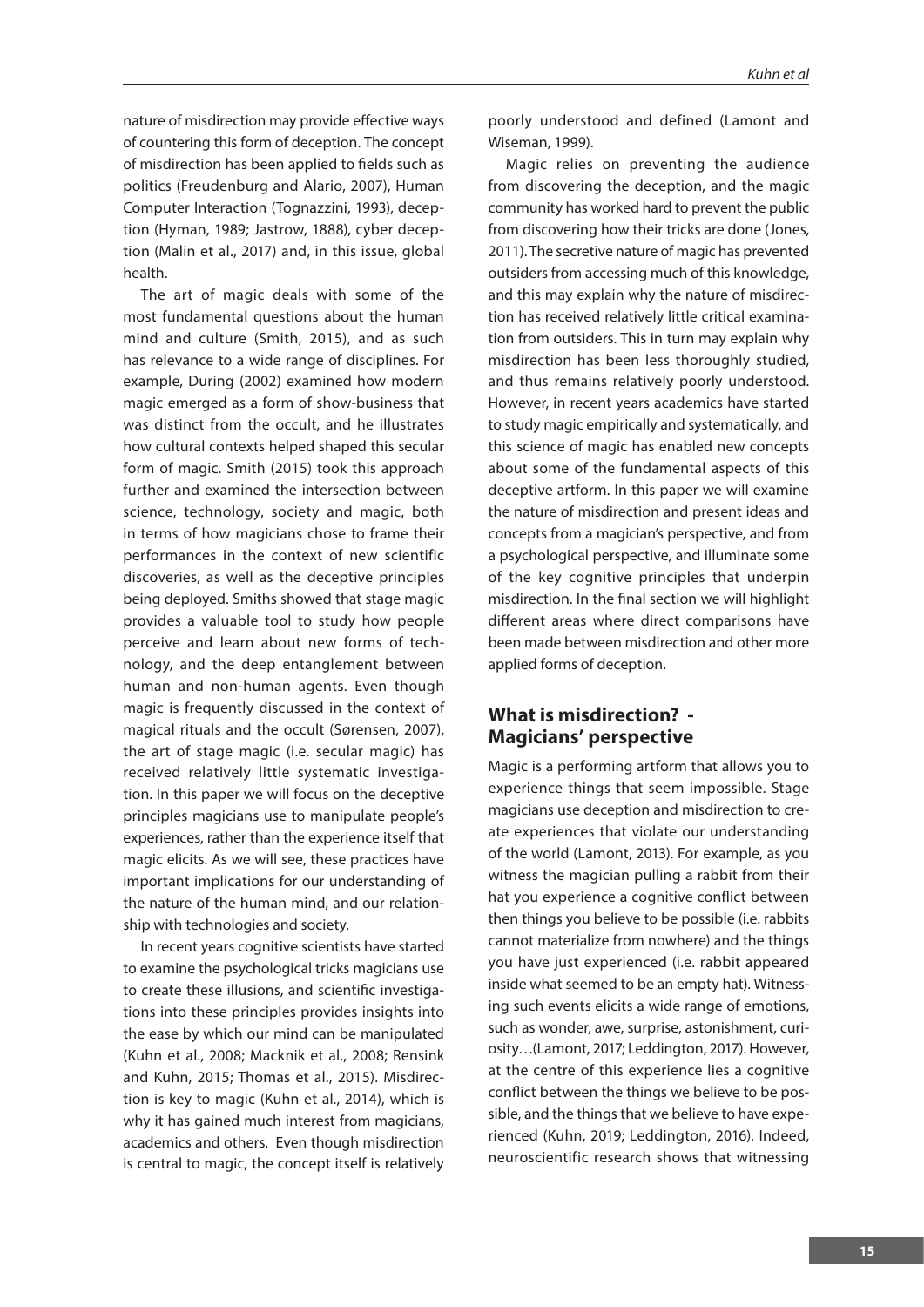such magical effects activates neural centres that are involved in monitoring more general forms of cognitive conflict (Danek et al., 2015; Parris et al., 2009).

Stage magicians create these magical experiences by using secret deceptive methods, which they typically refer to as the *method* to the *effect*  (Lamont and Wiseman, 1999). A magical method might involve a secret compartment in the top hat, which allows you to conceal the rabbit inside what would otherwise appear to be an empty hat. It is important to note that the same effect can often be achieved through different means (Rensink and Kuhn, 2015). For example, the magician might misdirect your attention to prevent you from noticing how they secretly sneak the rabbit into the hat. Even though the method may be different, it should result in the same effect – a rabbit appears in the hat. The magician's main objective is for you to experience the effect without noticing the secret method that is being used to create the effect – the principle that allows them to do so is misdirection. It is important to stress that magic never happens without a cause. The magician's objective is to prevent their audience from noticing the true cause of the effect, and guide them towards endorsing the magical cause of the effect (Kuhn, 2019; Lamont, 2013).

Misdirection is central to magic, and it is difficult to envisage any magic trick that does not involve some form of misdirection. Randal (1976: 380), suggests that "[m]isdirection is a principle element in the art of deception", whilst Leech (1960: 6) refers to misdirection as "the meat of deception, the stuff of which illusion is made". Jean Hugard went as far as claiming that misdirection is magic and magic is misdirection (Hugard, 1960). Magicians have written countless books about misdirection and it is a concept that is frequently used to describe phenomena outside the context of a magic performance. However, the concept itself is still poorly understood, and prone to misconceptions by both magicians and the general public. Let us therefore examine the concept in more detail, and highlight some common misconceptions about misdirection regarding its use in magic.

Let us start by examining a popular definition of misdirection. Wikipedia (n.d) defines misdirection as "a form of deception in which the performer draws the audience attention to one thing to distract it from another". This idea of attentional distraction is commonly encountered in definitions of misdirection, and attention does indeed play an important role in misdirection. The human brain has a limited processing capacity, and thus rather than processing all perceptual information, our attentional system systematically prioritizes information that is of importance and ignores things that are less relevant. Within the context of a magic performance, there are lots of different things that occur simultaneously, and attentional distraction can prevent the audience from attending to the crucial detail and thus failing to perceive it (Sharpe, 1988). For example, an assistant riding a unicycle would provide ample attentional distraction to prevent the audience from noticing how the magician sneaked a rabbit into the hat. In this instance the misdirection would have successfully prevented people from noticing the method, but in doing so it will have distracted people's attention from the effect - noticing the magician pulling the rabbit from the hat.

Rather than simply distracting people's attention, misdirection typically involves guiding attention towards something interesting and relevant to the effect (Wonder, 1994). This is in contrast to how politicians often misdirect attention to distract from negative news stories. Boris Johnson's campaign adviser Lynton Crosby's "dead cat" manoeuvre is a good example of attentional distraction that is used as disguise. According to him

There is one thing that is absolutely certain about throwing a dead cat on the dining room table. ... [E] veryone will shout, 'Jeez, mate, there's a dead cat on the table!' In other words, they will be talking about the dead cat—the thing you want them to talk about—and they will not be talking about the issue that has been causing you so much grief. (Delaney, 2016)

Throwing a dead cat on stage would certainly prevent people from noticing the magician sneaking the rabbit into the hat, but it would also distract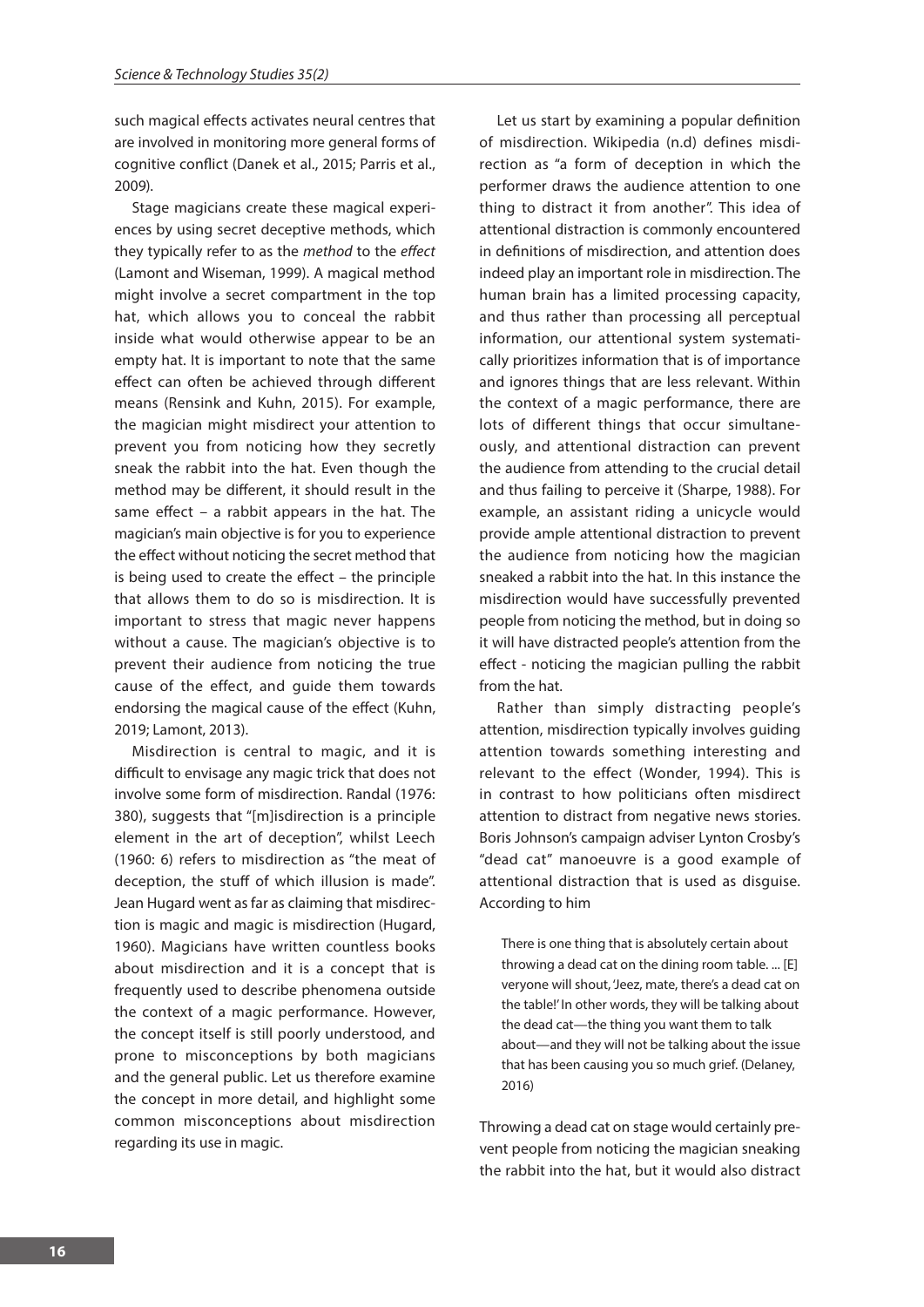them from the effect – the rabbit appearing from the hat.

Misdirection is typically associated with guiding or distracting people's attention, but it is important to note that many misdirection principles do not necessarily rely on attentional process. As Leech (1960: 6) points out, "real misdirection deceives not only the eye of the spectator, but his mind as well". There are lots of misdirection principles that are independent of what people perceive. For example, Juan Tamariz explains how "a magician can create lagoons in the spectators' memories in order to make them forget whatever we wish for the magical effect, or to make them believe they remember things that in reality never existed." (Tamariz, 2012: 157). Other memory misdirection techniques rely on influencing how people remember an event, and this form of misdirection provides an extremely powerful tool to prevent people from discovering the true cause of the effect.

Other misdirection techniques rely on manipulating peoples' thoughts and reasoning. For example, magicians often give you the impression that a trick involves little planning, and these types of tricks are designed to appear impromptu (Teller, 2012). In reality, most magic tricks involve considerable preparation, and people typically fail to realize just how much work goes into creating them. Presenting a trick as if it is performed impromptu prevents the audience from considering more elaborate setups, and thus provides a valuable form of mental misdirection. Although attention plays an important part in misdirection, misdirection is a much broader concept than one may naturally assume.

Let us now look at the final, and possibly most important component of misdirection – your awareness of the misdirection. Misdirection is only effective as long as the audience fails to realize how they have been misdirected. Once you notice that your attention has been distracted, you will no longer experience the magical effect – now you attribute the cause of the effect to your inability to detect the method rather than the magical effect. Good misdirection must therefore be unnoticed, and occur naturally within the context of the performance (Lamont and Wiseman, 1999). Tossing a "dead cat" on stage will prevent you

from noticing the secret method, but since it is an obvious form of distraction, you will attribute the appearance of the rabbit to your failure in perception, rather than the intended magical cause. Once people become aware of the misdirection, the impossible becomes possible, and the magic disappears (Pareras, 2011).

Misdirection is central to magic, and yet it's a concept that is generally poorly understood. From the magician's perspective we can think of misdirection as any process that "directs the audience towards the effect and away from the method" (Lamont and Wiseman, 1999: 31).

# **What is misdirection? – psychological theories**

Magicians have spent hundreds of years performing their tricks in front of live audiences, and this performance experience gives them great insights into how best to misdirect their audience. However, even though magicians know what tricks work, they may not necessarily know why they work (Kuhn, 2019). In recent years, scientist have taken a keen interest in studying magic because it provides valuable insights into some of the limitations of human cognition. Much of this science of magic endeavour has focused on misdirection, and many of the key misdirection principles are now being scientifically evaluated. This scientific research allows us to move beyond informal anecdotal descriptions and adapt a more systematic approach to misdirection. This interdisciplinary collaboration between magicians and cognitive scientist has led to new frameworks of misdirection, which not only explain which principles work, but also why they work.

In 1999 Wiseman and Lamont published the first psychological theory of misdirection, a framework that drew informal links between psychology and misdirection (Lamont and Wiseman, 1999). This informal taxonomy offered an important starting point as it tried to link magic practice to psychological processes. However, this theory lacked scientific rigour, and many of the psychological processes were rather loosely defined. In 2014 Kuhn et al. developed a new taxonomy of misdirection that was based on known and established psychological mechanisms (Kuhn et al., 2014).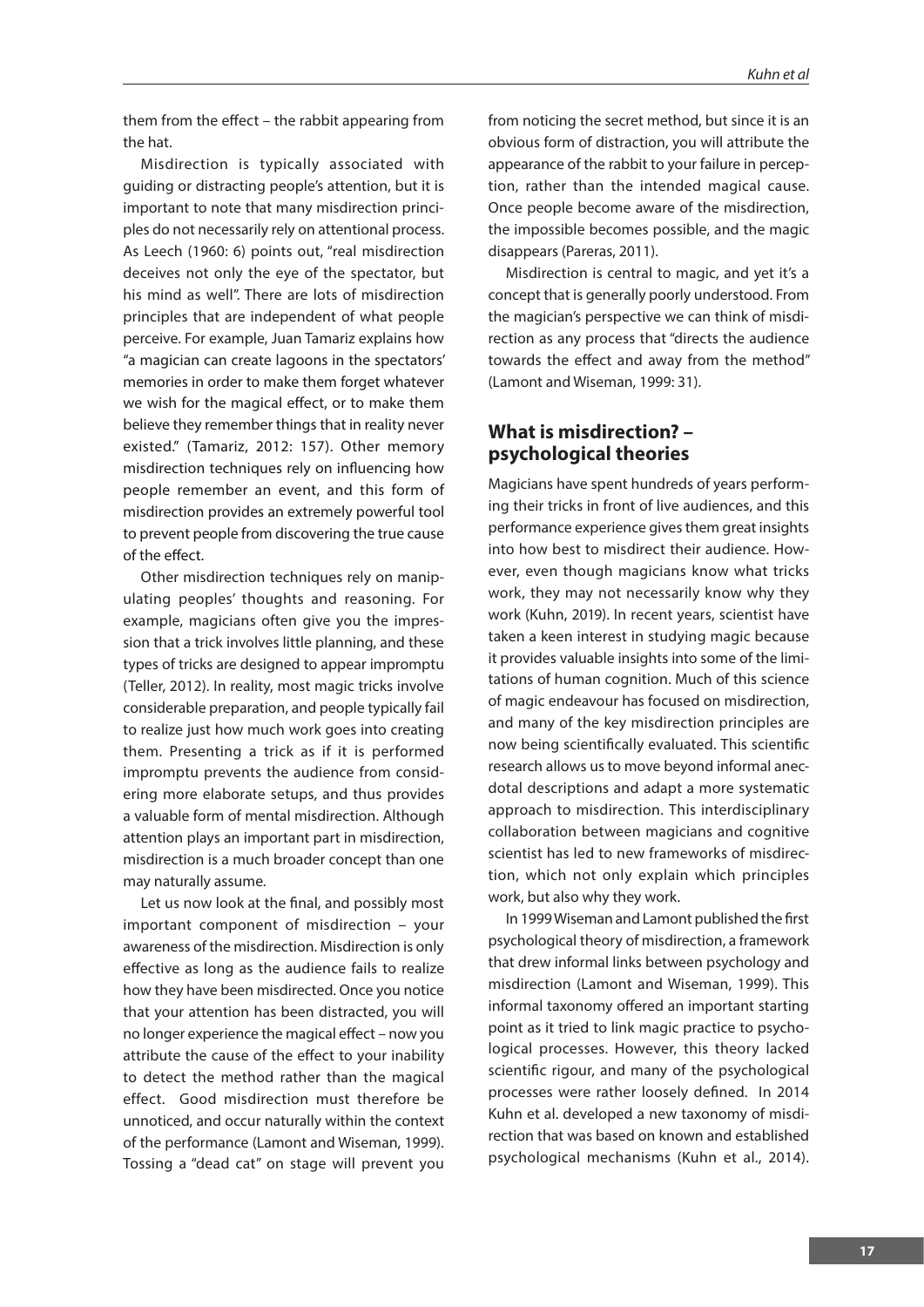Most previous theories focused on misdirection from the performer's perspective – The psychologically-based taxonomy of misdirection tries to explain how misdirection affects the spectator's mind. This new perspective allows us to draw direct links between misdirection and established cognitive mechanisms, and evaluate them scientifically.

## *The psychologically-based taxonomy of misdirection*

The psychologically-based taxonomy of misdirection uses a rather broad definition of misdirection that encompasses any psychological principles that guides the audience towards experiencing the magical effect. According to Kuhn (2019) misdirection is an umbrella term that describes a range of psychological principles that are used to prevent the audience from discovering the true method and focuses the audience's attention to the magical effect. From a psychological perspective misdirection includes cognitive processes that manipulate people's beliefs about what they are experiencing. To do so effectively, misdirection exploits many of our mind's limitations. The key is that these limitations must be counter-intuitive, since once you become aware of them, you start attributing the effect to your limitations rather than the magical effect. Any effective misdirection principles must not only exploit people's cognitive limitations, but also failures in their beliefs about their cognitive processes, also known as meta-cognitions (Ekroll, 2019; Kuhn et al., 2014; Ortega et al., 2018, 2021). People often hold erroneous beliefs about their true cognitive abilities, and these errors in metacognition are a crucial component of any effective misdirection principle.

The psychologically-based taxonomy of misdirection has become an influential framework for examining misdirection and it is based on the notion that human cognition generally involves several different types of information processing. When watching a magic trick, the observer must first perceive the event sequence, and thus capture the relevant sensory information. The observer must then store key aspects of this information in memory, which is then used to reason about how the trick is done. According to Kuhn et al. (2014) misdirection encompasses any psychological process that prevents the observer from attributing the true cause to an effect. To do so, the magicians can manipulate any of these three mental processes (Kuhn and Martinez, 2012).

The psychologically-based taxonomy of misdirection has three broad categories that correspond to the three broad types of cognitive mechanisms. The first category refers to procedures that manipulate perceptual mechanisms and have the potential to prevent people from noticing an event. Attention plays a crucial role in determining what aspects of the world that we perceive, and unless we attend to something, we are unlike to see it. All of the attentional misdirection principles fall within this category. For example, there are lots of techniques that misdirect a person's attentional focus either by external or internal triggers. For example, our attention is automatically drawn towards salient features (e.g. a bright light, loud sound, eyes) and such features are used to misdirect people's attention towards the desired objects and thus away from the secret method (Sharpe, 1988). Kuhn and colleagues (Kuhn et al., 2009; Kuhn et al., 2008) have shown that this form of attentional misdirection is extremely effective at preventing people from noticing events that are taking place in full view. For example, in several such studies, attentional misdirection is used to prevent people from noticing the magician from dropping a lighter and a cigarette in full view (Kuhn and Tatler, 2005; Kuhn et al., 2008; Land and Tatler, 2009).

Alternatively, magicians often orchestrate the narrative to manipulate the audience's internal motivation to attend to things. For example, magicians often use *patter* to talk about certain objects or events, which results in people's attention being allocated towards these objects without them necessarily being aware of it (Smith et al., 2013). These implicit suggestions can increase or decrease the level of attention given to something. For example, magicians may reduce the level of attention by making an object or event seem mundane. One of the key principles here involves familiarity – the first time you see the magician place a special prop on the table (e.g. a pair of scissors), you will become interested in the object and start attending to it. However,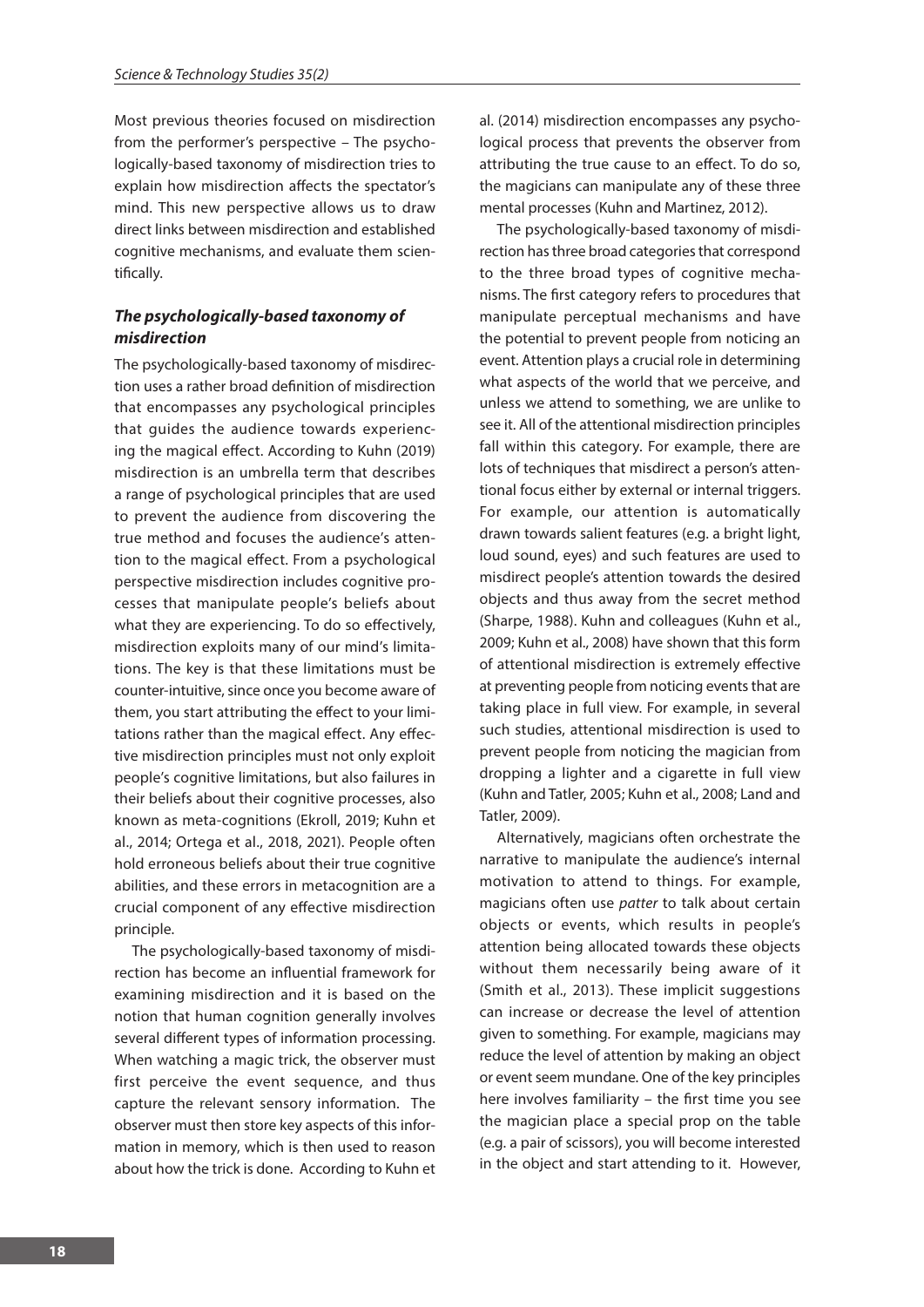if the magician uses them to cut a piece of rope in half several times, the audience will become familiar with the object and thus start to pay less attention towards it.

Just as we control what object we attend to, we can also focus our attention on particular moments in time (Barnhart et al., 2018; Fraps, 2014). There are huge fluctuations in how we process information over time, and magicians exploit these natural fluctuations or induce them to ensure that their secret method is carried out during time points where their audience is less attentive (Wiseman and Nakano, 2016). For example, a joke, or surprising event typically elicits a strong emotional response which and magicians suggest that this is followed by an attentional relaxation (Macknik et al., 2008). People are less likely to notice events that take place during these natural relaxations in attention, which provides a perfect opportunity to carry out the secret methods without it being noticed.

The final form of attentional misdirection relates to our overall attentional resources. Our attentional recourses are limited, and people who engage in attentionally-demanding tasks often fail to notice extremely obvious events, a phenomenon known as inattentional blindness (Mack and Rock, 1998; Simons and Chabris, 1999). For example, Chabris and Simons (1999) have shown that if people were asked to count the number of times basketball players pass a ball from one player to the other nearly 60% of participants failed to notice a gorilla walking across the screen. This principle is frequently exploited in misdirection whereby the magician may ask the spectator to engage in a complex task, which will deplete their attentional resources making them less likely to notice other things going on (Smith et al., 2013). This is also one of the main reasons why magicians avoid repeating the same trick. Observing a trick for the first time requires more attentional resources than when it is perceived the second time round. Indeed, empirical work has shown that people are often more likely to discover the secret when the trick is repeated (Ekroll et al., 2018; Kuhn and Findlay, 2010; Kuhn and Tatler, 2005; Kuhn et al., 2008). Magicians also often introduce a sense of confusion by having lots of different things going on simultaneously,

which depletes attentional resources and thus prevents spectators from noticing the secret.

The second main category of misdirection principles relate to how people remember an event. Perceiving an event does not imply that you will remember the event. Only a tiny fraction of the information that we perceive can be recalled later from memory and even remembering an event does not necessarily imply that you have experienced it in the first place. Our memories are highly selective reconstructions, that are based on fragments of remembered experiences, rather than complete representations. Hence lots of misdirection techniques are designed to manipulate how people remember an event.

Most of the memory misdirection techniques try to ensure that the audience forgets the relevant information about the magic method. There are several ways in which this can be achieved. For example, people are more likely to remember an event if they are immediately asked to recall it, rather than later on. The magician may therefore include a time delay between the method and the effect, which is known as time misdirection (Fraps, 2014; Leech, 1960). Another effective principle that can be used to prevent people from remembering the relevant details involves creating confusion. It is highly unlikely that people can remember all aspects of a complicated magic routine, and this ensures that they won't remember the crucial detail that are necessary to work out how the trick is done.

Most people intuitively assume that our brain encodes information so that it can be replayed in its original form, like a video camera (Chabris and Simons, 2009). Our memories are based on reconstructions rather than the accurate retrieval of information, which means that our memories are far less stable than we intuitively believe they are. There are lots of misdirection techniques that exploit the fluid nature of memory by controlling and influencing this reconstruction process. This can result in people misremembering entire event sequences. For example, people often misremember related event sequences as actual sequences simply because they appear related. In the context of a card trick the spectator might misremember a false shuffle (one that does not mix up the cards) with a real shuffle, which has an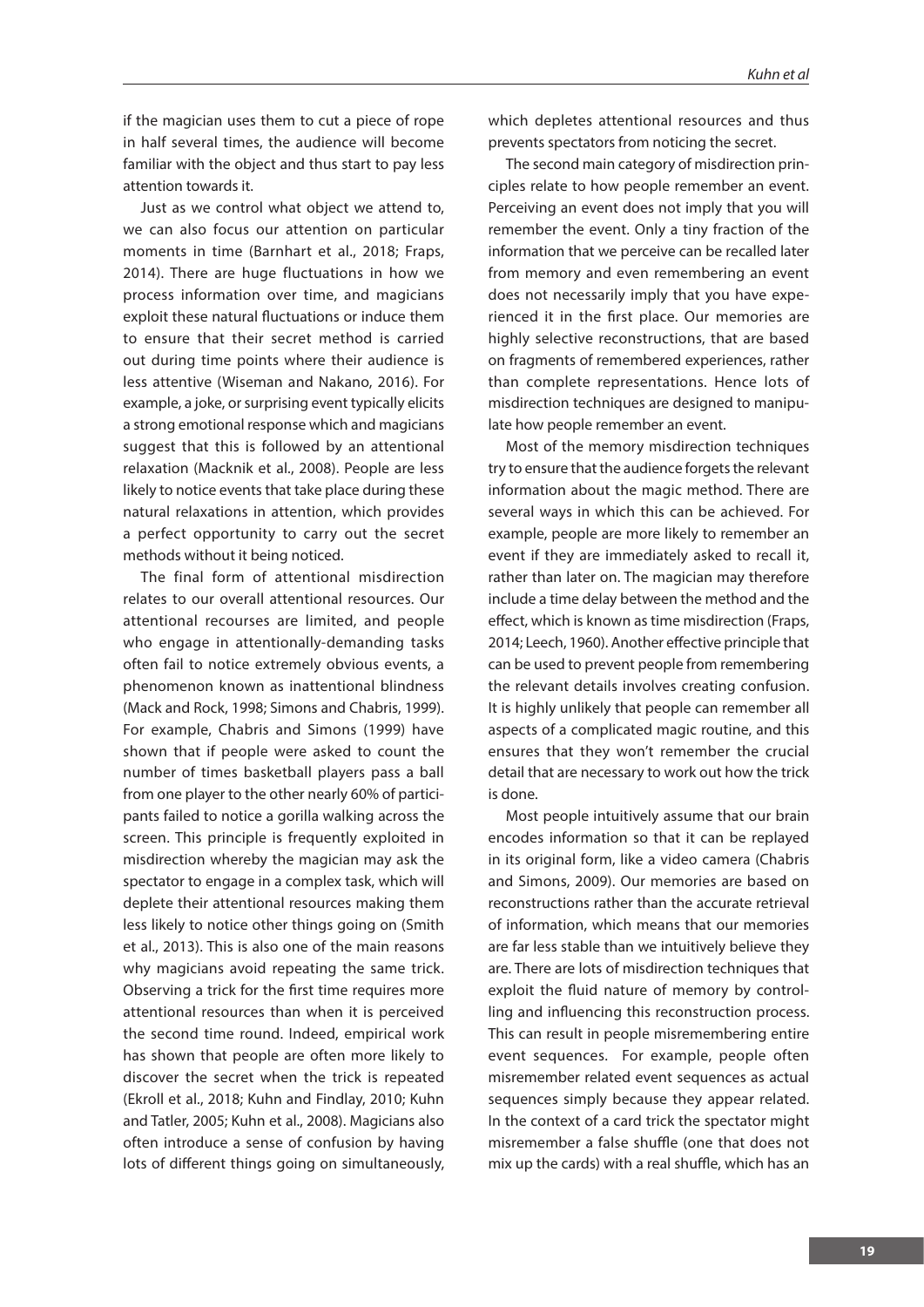entirely different function (the cards are genuinely mixed up).

Suggestions can also be used to influence people's memory and change the way events are later remembered. Elisabeth Loftus has conducted much pioneering works showing that individual words or phrases can alter memories and even induce memories for events that have never been experienced (Loftus and Hoffman, 1989). Magicians frequently exploit such memory distortions and use verbal and non-verbal suggestions to alter how people remember an event sequence. For example, Wiseman and Greening (2005) have shown that verbal suggestions given at the time a spoon was bending resulted in people falsely remembering that the spoon was still bending when it was in fact static on the table. These types of memory distortions are often exploited in the context of a séance, and some of the earliest work on memory documented how these memory distortions can be exploited by spiritualists (Hodgson and Davey, 1887). Magicians will often include critical misinformation (e.g., that you shuffled the cards) when recapitulating the magic performance to change the way the events are remembered – you falsely remember shuffling the cards. Indeed, unpublished research from our lab shows that verbal suggestions about who has shuffled a deck of cards can significantly alter to way in which the even sequence is later recalled. People often cannot distinguish between veridical memories and these false memories, which provides magicians a tool to rewrite the past, making it a very effective form of misdirection.

The final category of misdirection involves reasoning. Each member of the audience brings along a different set of pre-existing beliefs and assumption about the nature of the world, and the magic performance. Even though some of these assumptions are correct, others are not, and lots of misdirection principles manipulate these assumptions. It is beyond the scope of the current article to examine each of these assumptions, but we will highlight a few to illustrate the principle in more detail.

The theory of false solution is a principle in which the magician presents the audience with an obvious, yet false solution to the trick, which later is revealed to be wrong. For example, in one

experiment participants were shown a simple magic trick in which the queen of hearts invisibly travelled from a deck of cards into the magician's pocket (Thomas et al., 2017). The method was simple – the magician used a duplicate card which had been placed in his pocket at the beginning of the trick. Indeed, when performed like this, 80 % of the participants correctly identified this simple method. However, when the magician added a false solution, participants struggled to identify the method. Here the magician pretended to palm a card from the top of the packed, but immediately destroyed this as a potential solution by revealing that his hand was empty, before it reached into the pocket to reveal the other card. This false solution prevented participants from discovering the simple solution to the trick - a duplicate card. The theory of false solution is a powerful form of reasoning misdirection (Thomas and Didierjean, 2016) that is related to the Einstellung effect (Luchins, 1942) whereby people are reluctant to abandon a false solution despite knowing that it is false, and prevents people from considering alternatives. This principle has been found in domains outside magic, such as chess problems, in which expert chess players fail to abandon a suboptimal solution even if better alternatives are available (Bilalic et al., 2008).

The Ruse is another effective way in which people's mind can be prevented from discovering the solution to trick. Simply putting your hand into your pocket may seem suspicious and attract attention. However, using a ruse to justify the action (e.g., reaching in to my pocket to fetch some magic dust) will make it seem less suspicious and thus people will take less notice of it (Van de Cruys et al., 2015). Van de Cruys and colleagues have argued that people simply cannot represent an action has having two simultaneous, yet different functions. Therefore, an action such as placing your hand in your pocket can only ever be represented as a putting action (e.g., dropping a secret prop in my pocket) or a fetching action (picking up magic dust), but not both. Once an action has been justified as an action that is mutually exclusive to the to be concealed action, our mind will struggle to entertain the alternative action.

Most people assume that a magic trick has a single pre-determined end. However, magicians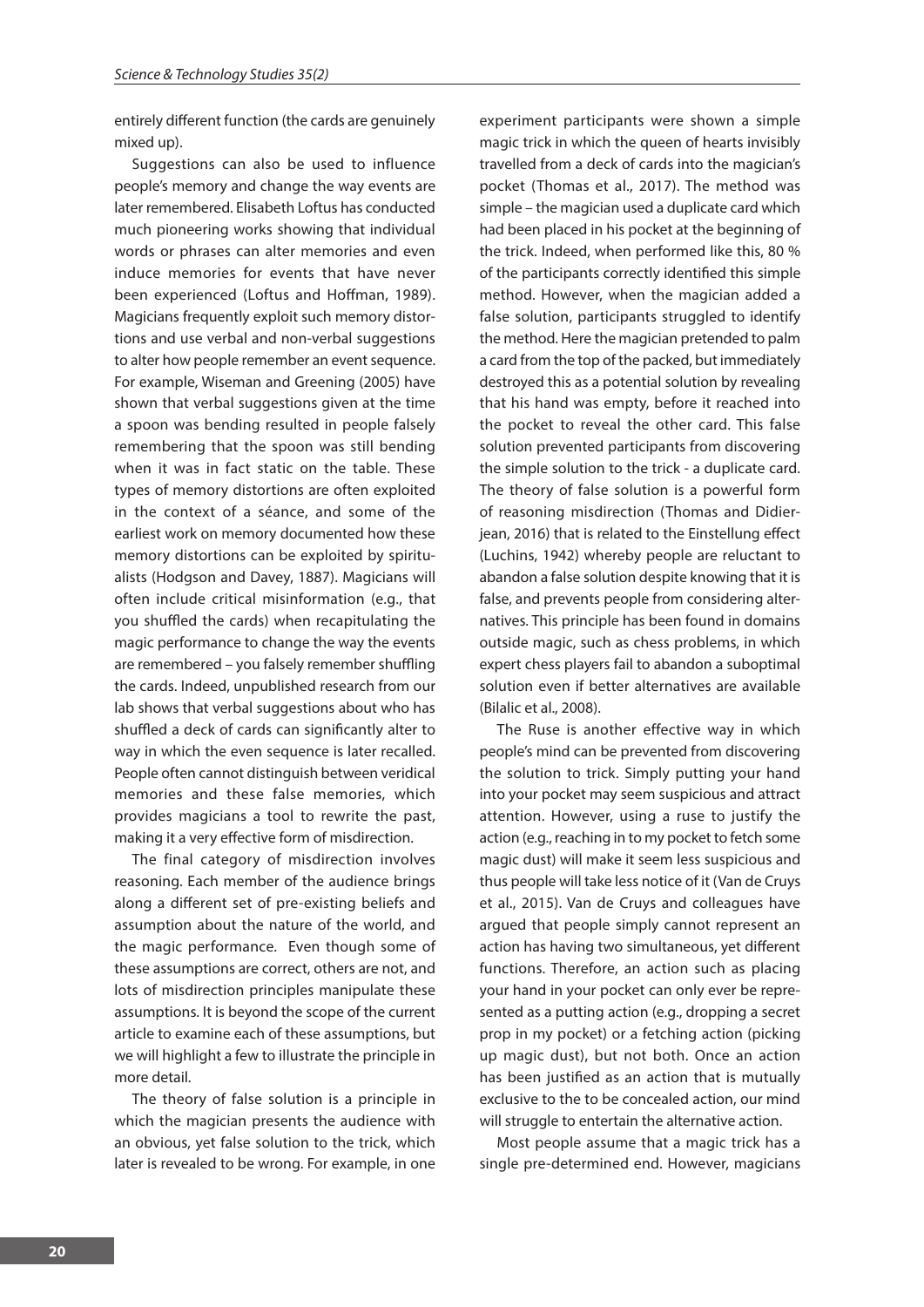often perform tricks that have several possible endings, which allows the magician to choose between them depending on what choices have been made. This principle of multiple outs is often used in mentalism and forcing (Pailhès and Kuhn, 2021). For example, the magician might have multiple predictions for four different outcomes, and simply reveal the one based on the spectator's choice. The multiple out principal exploits people's erroneous assumptions about the nature of magic trick in that they are all presumed to have a predetermined end.

The psychologically-based taxonomy of misdirection highlights and isolates a wide range of psychological principles which has helped identify the cognitive mechanisms that underpin them. However, it is important to note that magicians rarely apply these principles in isolation. In a typical magic performance, the magician will deploy several of these misdirection principles simultaneously resulting in complex layers of deception that complement each other (Olson and Raz, 2021). Indeed, unpublished research from the MAGIC lab shows that combining different deceptive methods simultaneously prevents people from working out relatively simple deceptive principles. In this study participants were asked to watch a demonstration in which the magician held up cards which he subsequently named. If one deceptive method was applied alone (marked cards, transparent blindfold), participants managed to work out the deception easily. However, combining the two methods made them virtually impenetrable.

#### *Bayesian approach to misdirection*

Grassi and Bartels (2021) have recently proposed a Bayesian approach to misdirection which uses a computational approach to explain how each of these different cognitive processes affect the way in which magicians can manipulate the observer's beliefs away from the real cause of the magic effect (i.e. the method) and accept the alternative beliefs about the effect (i.e. the magical effect). Bayesian predictive coding is a computational framework that is typiclally used to explain perception. Our senses receive lots of incomplete and often ambiguous sensory information about the physical world and making sense of this information poses huge computational challenges. To do so effectively, our brain employs prior knowledge to resolve these ambiguities which helps us make sense of this fragmented information. We acquire this prior knowledge by learning statistical regularities about the world, and we can use these priors to predict the most likely cause of the incoming sensory information. Bayesian inference is a mathematical principal based on probability theory that combines the observed information (i.e. likelihood) with probabilistic predictions that are based on previous beliefs (i.e. prior beliefs) to calculate the most likely interpretation of the event (i.e. posterior probability). The difference between our prior beliefs and the incoming sensory information is known as the prediction error, and we use this prediction error to update our beliefs about the world.

Bayesian predictive coding theories view the brain as a system that maximizes the evidence for its world model by minimizing the difference between its prediction (prior beliefs) and the sensory data. To reduce this prediction error, we can update our beliefs about the world and/ or change our interpretation of the sensory data. This process of reducing prediction errors is seen as the basis of all human learning and this model has been applied to numerous cognitive processes. Grassi and Bartels (2021) have applied Bayesian predicative coding to explain misdirection, and this new model provides an effective way of explaining how misdirection principles interact with our current beliefs about the world. Grassi and Bartels (2021) argue that magic is best explained in terms of surprise, and an individual's level of surprise can be operationalized as the difference between our prior beliefs about the situation and the incoming sensory information – prediction error. For example, it is very unlikely that rabbits appear from nowhere, and thus our prior beliefs about this occurring are extremely low. Seeing a rabbit appearing from a hat results in a huge prediction error between our expectations (i.e. priors) and the incoming sensory information, which in turn results in the phenomenological experience of surprise.

Grassi and Bartels' Bayesian framework relies on a relatively broad definition of misdirection that incorporates any process that manipulates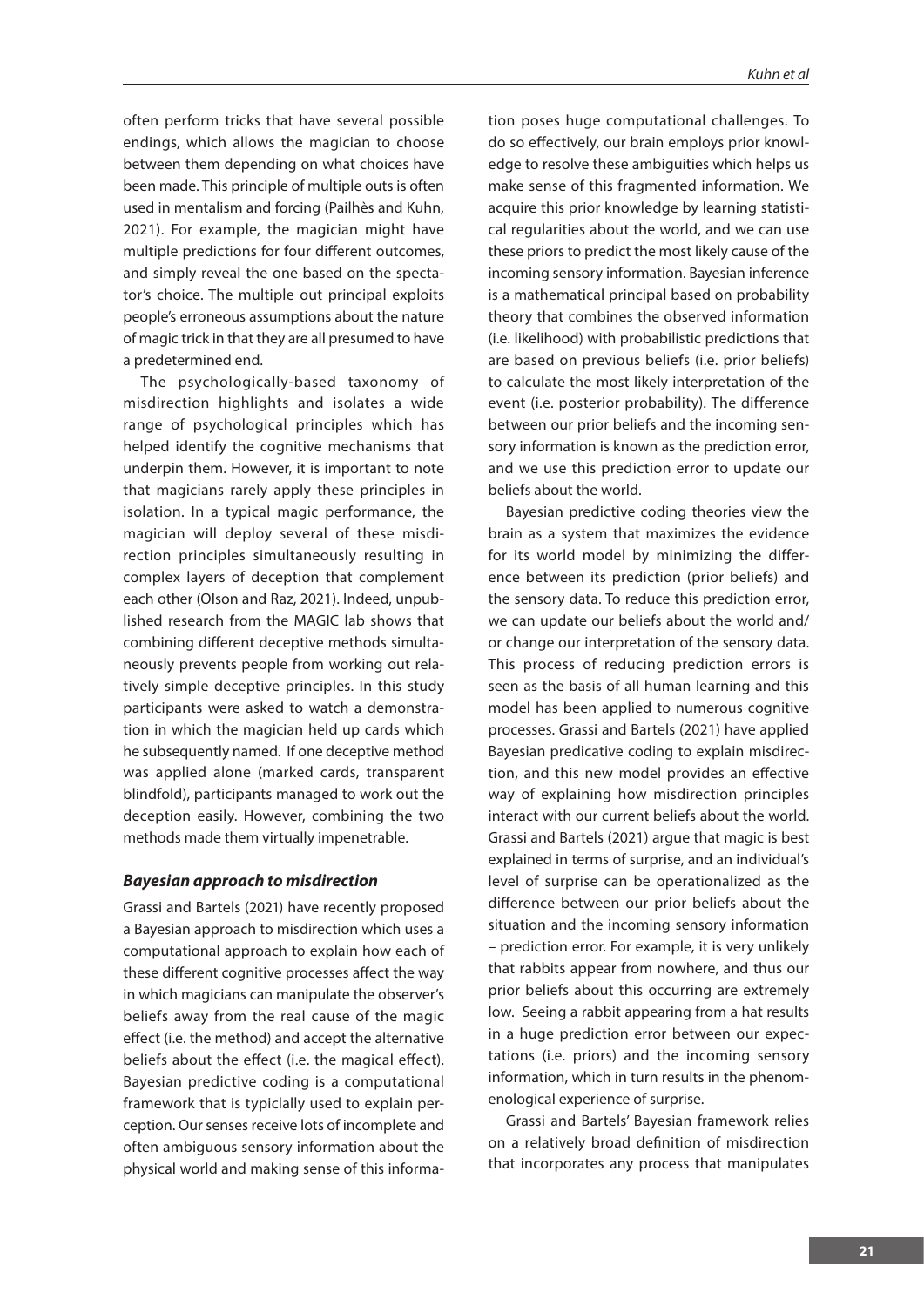the audience's beliefs away from the real cause of the magic effect and misdirection is intended to guide it towards an alternative belief. Accordingly, misdirection intends to maximise the level of surprise that the trick elicits by maximizing the prediction error. Bayesian predictive coding models explain how this can be achieved and it also provides mathematical tools that in principle allow us to calculate the effectiveness of such principles. According to this theory magicians can increase the level of surprise a trick elicits by either shifting an individual's expectations (i.e., prior beliefs) or by shifting the sensory information. This model of misdirection does not conflict with previous approaches (e.g. Kuhn et al., 2014; Lamont and Wiseman, 1999), but it shifts the focus from the individual misdirection principle towards a process by which our prior beliefs affect the misdirection principles themselves, and it highlights how magicians manipulate our prior beliefs.

Grassi and Bartels' model acknowledges the important role that attentional control plays in misdirection, and they see its role in terms of modifying the prediction errors in favour of those that maximize the mismatch between expectations and observations (i.e. surprise). There are two ways in which magicians can control their audience's attention to achieve this. Firstly, attention can be manipulated to prevent viewers from detecting the secret method (e.g., magician sneaking the rabbit into the hat) which would result in a reduced prediction error. Secondly, magicians control the audience's attention to highlight the strength of the efficiency that supports the trick, and therefore increases the spectator's confidence in having observed all of the relevant information, which in turn increases the level of surprise that the effect elicits.

The psychologically-based model of misdirection (Kuhn et al., 2014) is helpful in identifying individual misdirection principles, and it allows us to illuminate the cognitive mechanisms that underpin them. However, this model fails to explain how our prior knowledge and experience influence the effectiveness of each of the misdirection principle (Kuhn, 2019), nor does it tell us much about how they interact with one another. Grassi and Bartels's Bayesian predictive coding model makes specific predictions about

how these principles interact as well as how our prior knowledge affects them. Moreover, this computational model potentially allows us to directly implement the principle in the brain and thus enables us to make important connections to neurophysiological processes. To date, the Bayesian predicative coding model has not been empirically evaluated, but it certainly offers a step in the right direction.

Misdirection is a principle that lies at the heart of magic, and much of the research on misdirection has focused on the psychological mechanisms that underpin misdirection. Advances in cognitive science and the science of magic are providing new insights and perspectives on the issue. The concept of misdirection is also widely used in other domains, and in the next section we will examine how misdirection is being applied to other domains.

## **Applying misdirection to other domains**

Deception lies at the heart of magic as well as many other human activities, and it is therefore no surprise that misdirection has been used to deceive people in other domains (Kuhn, 2019). Misdirection provides an effective model of deception and has plaid an important role in more formal theories of deception (Hyman, 1989; Jastrow, 1888). For example, in his memoires, Robert Houdin recounts how the French government called upon his conjuring skills to help suppress the Algerian colonial uprising (Robert-Houdin, 1859). In a similar vein, British Magician Jasper Maskelyne allegedly used his misdirection skills to deceive the German forces in World War 2, by using misdirection to vanish the port of Alexandria, and hiding the Suez Canal from view. These examples have received much public attention, but there is little actual evidence suggesting that these acts ever took place (Allen, 2007; Lamont and Steinmeyer, 2018). Instead, these stories are instances where magicians either used misdirection to misdirect the public about their legacy (Lamont and Steinmeyer, 2018), or government agencies misdirecting the public about their true capabilities.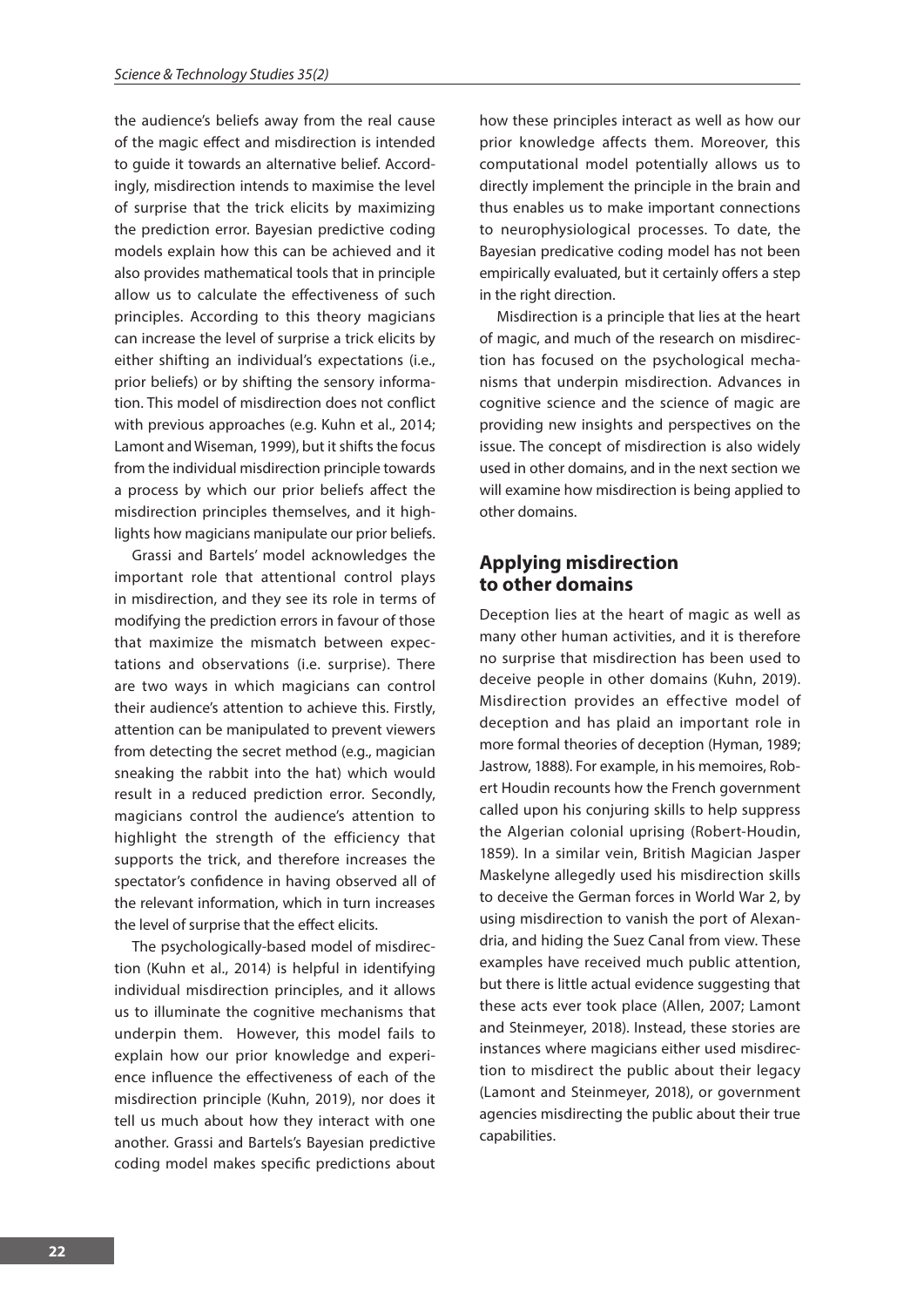In the 1950's the CIA did commission the American magician John Mulholland to write a manual outlining different ways in which conjuring deception and misdirection can be used by CIA field operatives to poison enemy agents as well as many other elaborate forms of deception (Melton & Wallace, 2009). It is unknown as to how much impact this manual truly had in the field, but it illustrates how principles of misdirection can potentially be applied to other domains. Indeed, the connection between misdirection and realworld deception is most prominently felt in the world of cyber deception.

 Arthur C. Clark suggested that "any sufficiently advanced technology is indistinguishable from magic," (Clarke, 1999, ch. 2) and there has been much interest in exploring links between the digital virtual world, and the misdirection principles deployed by magicians to create their own illusory experiences. In 1993 Togazzini (1993) published an influential paper that highlights many of the similarities between human computer interface designers and the art of magic, and Togazzinis suggested that insights from magic could help human computer interface designers create more immersive and compelling user experiences. There are clear parallels between these two domains, and misdirection principles are frequently used to guide the user's attention through complex visual displays to enhance the ease by which information can be accessed and thus enhancing the overall user experience. More recently, this connection between misdirection and the online world has been explored in the world of cybercrime.

Magicians use misdirection to change people's perceptions and beliefs, and alterations of beliefs and perceptual experiences are also important components of cyber deception. There is a clear resemblance between the tools used by cybercriminal to defraud an individual into handing over sensitive information, and the principles magicians use to elicit such information as part of a magic trick. Law enforcement agencies have therefore become interested in the connections between the magician's skilful use of misdirection and cyber threat actors who intend to circumvent human defences (Malin et al., 2017). Malin and et al. (2017) conducted a thorough analysis

of previous misdirection theories (Fitzkee, 1945; Lamont and Wiseman, 1999; Sharpe, 1988) and examined ways in which such principles are being applied by cyber criminals. For example, the principle of repetition is frequently used by magicians to familiarize the audience with objects or actions so that they attract less attention in the future. This principle of repetition is often applied in the digital online world. We visit websites and we have learnt that the most basic ubiquitous navigational action is to click on a link or button presented to us. We have repeated this action thousands of times making it virtually automatic, which means that it requires very little conscious attention. Malicious online actors take advantage of this behaviour to distract us from carefully examining the details of the web page that might tip us off that there is something amiss about the website. Malin et al. (2017) cite countless other example, that highlight the similarities between the deceptive principles deployed by cyber criminals and conjuring miserection, and this connection certainly warrants further investigation.

Henderson and colleagues (Henderson et al., 2015) also highlight how misdirection and magic deception principles resemble many of the tricks deployed by hackers in the world of intelligence and cyber security. Their case study illustrates how cyber criminals can operationalize misdirection principles to gain access to sensitive information, as cyberworkers try to make sense of complex, dynamic and uncertain scenarios that closely resemble a magic trick. Their case study particularly highlights how a single cyberattack episode often involves multiple strategies and forms of deception, that are combined in a similar fashion to how magicians combine their multiple forms of misdirection.

Politicians are often accused of misdirecting the public, and political distraction forms a central part of most political campaigns. When Boris Johnson was recently questioned about his attendance of a party at Downing Street, whilst the rest of the public was banned from social mixing, and he was quick to deflect the question and talk about his government's effective vaccine rollout. Such forms of political misdirection are widespread, and Freudenburg and Alario (2007) put out a call to examine the relationship between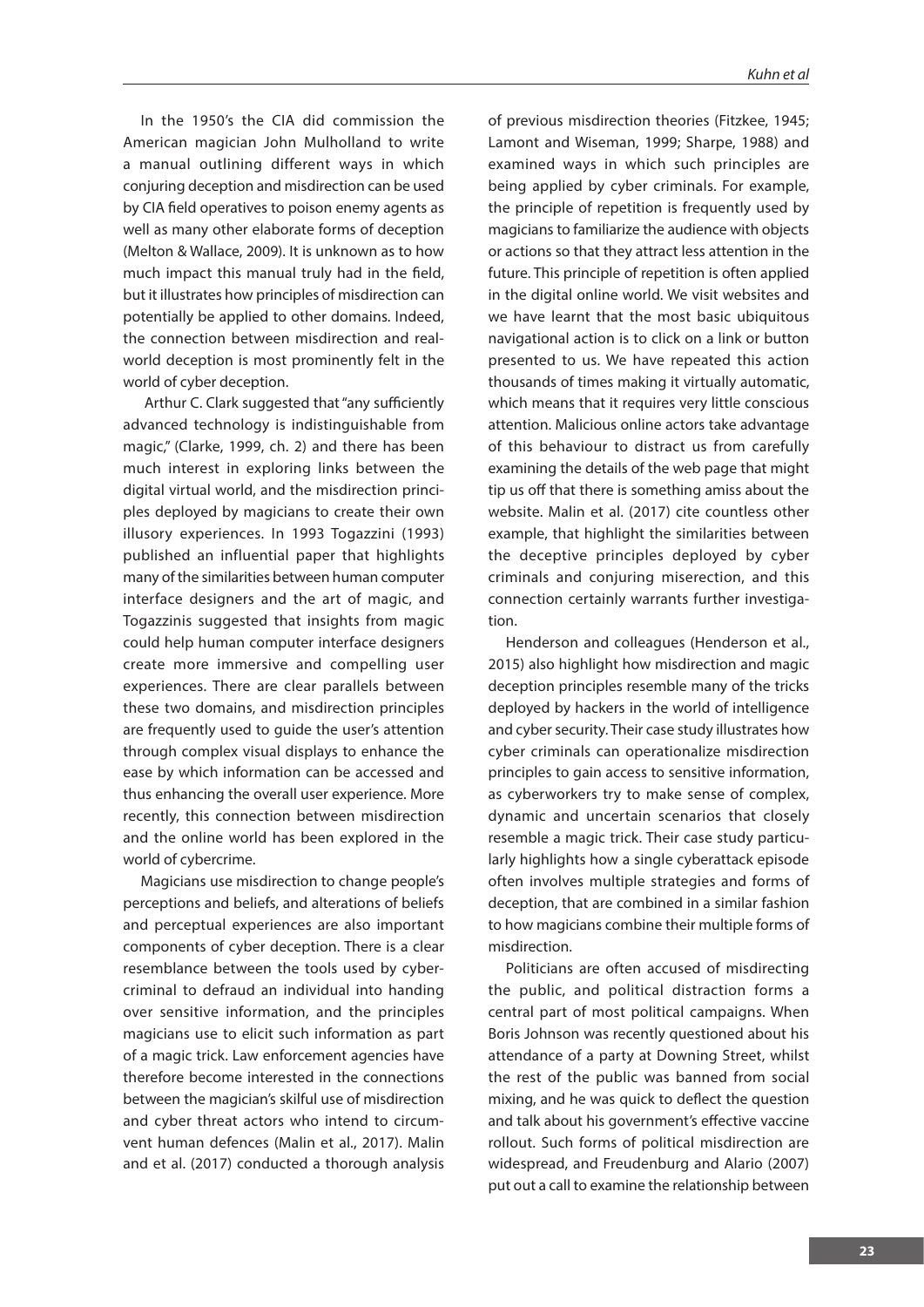political discourse and misdirection more closely. Whilst most sociologist have focused on how "tradition" and "culture" have influenced the political discourse, Freudenburg and Alario suggest that more attention should be paid to how misdirection is used to prevent the public from fully perceiving the political discourse. In their article Freudenburg and Alario (2007) link some of the principles used by politicians to the conjuror's concept of misdirection. Their main focus is on attentional distraction for the purpose of disguise, and reframing arguments to alter people's memories of the political discourse.

Governments frequently use distraction to prevent the public from taking notice of the true impact that a particular set of policies have. For example, Dennis (2019) suggests that one of the best ways for governments to disguise high-taxing policies is by drawing the public's attention to large tax cuts that are being done for the highest earners, whist cutting welfare spending and keeping lower tax bases unaffected. This form of misdirection is effective in that these tax cuts have a relatively minor impact on the overall money that is being collected, and whilst the net effect results in fanatical surplus, the government can be seen as supporting lower taxes, and protect the interest of the rich.

Political misdirection often involves reframing questions as a form of misdirection that allows politicians to manipulate the political discourse (Freudenburg and Alario, 2007). Much of the literature suggests that the mass media have a relatively small impact what people think, but instead that they are particularly effective at manipulating what people think about (Iyengar and Kinder, 2010). Within this context, the questions can form a potent form of misdirection that allows politicians to reframe the political discourse. Freudenburg and Alario cite a powerful example surrounding the anti-Vietnam war movement, which describes how skilful politicians raise questions to reframe the argument and misdirect the political discourse. As peace activists marched the streets, politicians were unable to simply ignore these protests, and therefore needed a way to misdirect the public's attention away from the issues raised. An extremely effective way of doing so, is to change the question that was most salient

about the issue (i.e., the detrimental social impact of the war), whilst continuing to talk about the issue (i.e., the war). This form of political misdirection allows politicians to alter the narrative in the main stream news. During the peace marches, politicians proclaimed that they support the troops, which implies that the protesters do not (Beamish et al., 1995). Subsequent analysis of the media coverage showed that this simple rephrasing of the question changed the focus of the discussion from the protester's concerns about was and destruction to whether the protesters were being unpatriotic or were undermining the troops in the field. Political spin is an important tool in the politician's handbook, and the connections between such forms of deception and misdirection are clear, and a fuller analysis may make us better equipped counter misdirection.

There are lots of other areas where principles of misdirection are applied to the real world. For example, Ekroll and colleagues how shown how some of the psychological principles underlying magic tricks may be relevant for understanding traffic accidents (Ekroll et al., 2021). Leathley (2019), has shown how misdirection principles can help us understand health and safety issues more generally. Misdirection has also been applied in health settings where it can be effectively used to in pain management (Bagienski and Kuhn, 2019, 2020).

Recently, in the field of global health, Peeters, Gryseels and Verschraegen (2019) have used the term misdirection to refer to processes by which attention is diverted from certain scientific approaches that do not fit the hegemonic malaria elimination paradigm to favour universalistic biomedical and biotechnical interventions. More concretely, the authors look at how the use of vector control tools, such as bed nets and topical repellents, is measured and how the success of related interventions is evaluated, drawing attention to standardized metrics while diverting attention away from social context, local variability and the potential of localizing interventions. The papers presented in this special issue will further the discussion on misdirection in global health.

Our discussion of how misdirection is applied in other domains is not intended as a full review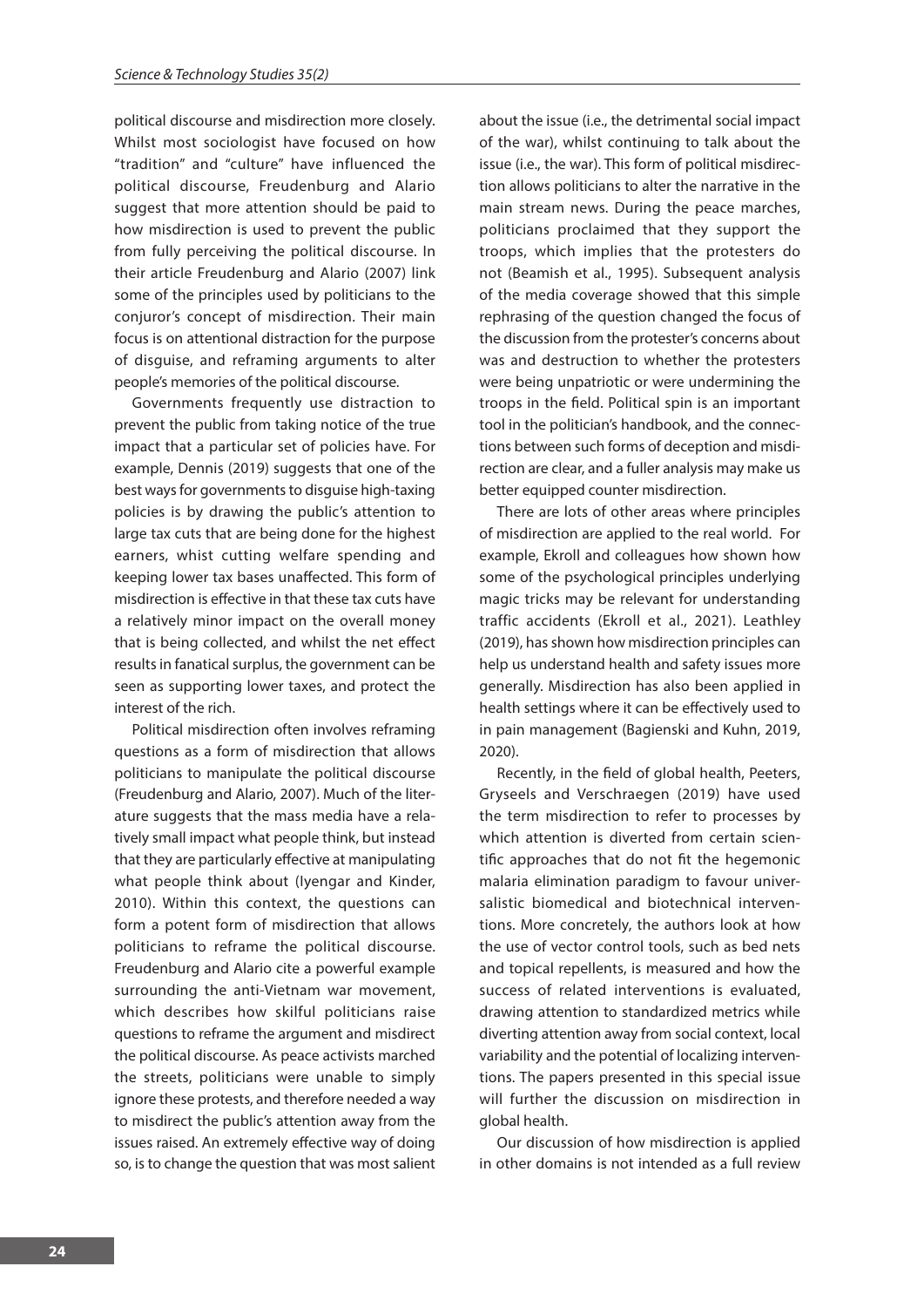of the field, but instead as examples of how these conjuring techniques can translate to other fields.

# **Conclusion**

Magicians have vast experience in effectively manipulating people's perceptual experiences. The scientific study of misdirection has helped unravel the many layers of misdirection that magicians deploy to deceive their audiences, and it has helped identify the mechanisms that underpin these illusions. The secretive nature of magic often prevents outsiders from drawing parallels between misdirection and other forms of deception. The science of magic has helped facilitate the knowledge transfer between magicians and scientists, and in this article, we shed light onto the some of the core misdirection principles and explain their use in magic and beyond. Most people have a rudimentary understanding of how basic attentional misdirection can be deployed to prevent people from noticing things. However, misdirection goes beyond simply distracting your audience and many of the lesser-known principles are particularly relevant to wide aspects of our lives.

Misdirection relies on exploiting often surprising and counterintuitive limitations and biases in cognition, and these processes are not restricted to performing magic tricks. Instead, they highlight cognitive processes that underpin our everyday behaviours, which makes them relevant to most aspects of our lives. As we have seen, misdirection strategies are being used, and abused in many aspects of society and technology. By examining the cognitive mechanisms that underpin these misdirection principles, we can move beyond simple descriptions, and start to explain how and why they work so effectively.

Misdirection is central to magic, and yet, it has received relatively little systematic examination from magicians or academics. The science of magic provides a new perspective on misdirection, and it has helped highlight some common misconceptions. The scientific study of misdirection is still in its infancy, but in the last decade we have seen huge advances in our understanding of misdirection. Misdirection is not limited to magic, and its use in other domains raises important questions about the nature of misdirection itself. The science of magic has provided a working definition of misdirection, as applied by magicians, and its use in other areas may shed new light on the concept itself.

Most misdirection principles exploit deep rooted psychological processes, and it is often impossible to counter their impact. However, awareness of our limitations and biases, and understanding how misdirection is applied on personal and societal levels can help us change our behaviours and devise policies and strategies to counter this form of deception.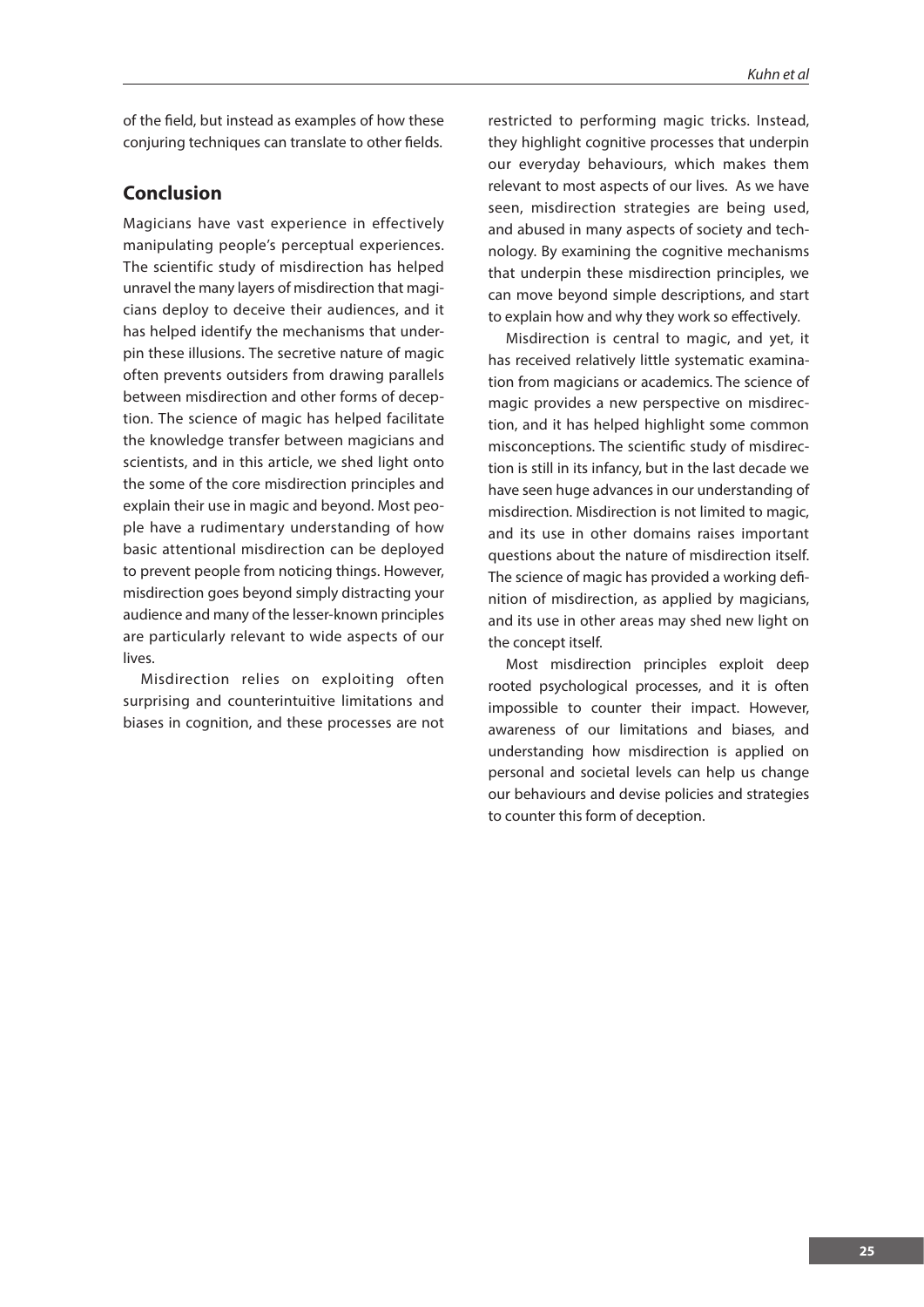#### **References**

Allen J (2007) Deceptionists at war. *Cabinet*.

- Bagienski S and Kuhn G (2019) The crossroads of magic and Wellbeing: A review of wellbeing-focused magic programs, empirical studies, and conceivable theories. *International Journal of Wellbeing* 9: 41-65.
- Bagienski S and Kuhn G (2020) Beyond the Crossroads of magic, health, and wellbeing. *World Health Organization, Public Health Panorama* 6: 155-171.
- Barnhart AS, Ehlert MJ, Goldinger SD et al. (2018) Cross-modal attentional entrainment: Insights from magicians. *Attention, Perception, & Psychophysics* 80: 1240-1249.
- Beamish TD, Molotch H and Flacks R (1995) Who supports the troops? Vietnam, the Gulf War, and the making of collective memory. *Social Problems* 42: 344-360.
- Bilalic M, McLeod P and Gobet F (2008) Why good thoughts block better ones: the mechanism of the pernicious Einstellung (set) effect. *Cognition* 108: 652-661.
- Chabris CF and Simons DJ (2009) *The invisible gorilla: How our intuitions deceive us,* New York: Random House Ltd.
- Clarke AC (1999) *Profiles of the Future,* London: Victoria Gollancz.
- Danek AH, Öllinger M, Fraps T, et al. (2015) An fMRI investigation of expectation violation in magic tricks. *Frontiers in Psychology* 6.
- Delaney S (2016) How Lynton Crosby (and a Dead Cat) Won the Election: 'Labour Were Intellectually Lazy. *The Guardian,* 20 January 2016. Available at: https://www.theguardian.com/politics/2016/jan/20/lyntoncrosby-and-dead-cat-won-election-conservatives-labour-intellectually-lazy (accessed 16.3.2022).
- Denniss R (2019) Politicians are like magicians, tricking us into looking at the wrong things. *Guardian*.
- During S (2002) *Modern enchantments. The cultural power of secular magic,* Cambridge, Massachusettes: Harvard University Press.
- Ekroll V (2019) Illusions of Imagery and Magical Experiences. *I-Perception* 10: 2041669519865284.
- Ekroll V, De Bruyckere E, Vanwezemael L et al. (2018) Never Repeat the Same Trick Twice—Unless it is Cognitively Impenetrable. *I-Perception* 9: 2041669518816711.
- Ekroll V, Svalebjørg M, Pirrone A et al. (2021) The illusion of absence: how a common feature of magic shows can explain a class of road accidents. *Cognitive Research: Principles and Implications* 6: 22.
- Fitzkee D (1945) *Magic by misdirection,* Ohio: Lee Jacobs production.
- Fraps T (2014) Time and magic—Manipulating subjective temporality. In: Arstila DLV (ed) *Subjective Time: the philosophy, psychology, and neuroscience of temporality.* Cambridge, MA: MIT Press, pp. 263-285.
- Freudenburg WR and Alario M (2007) Weapons of mass distraction: Magicianship, misdirection, and the dark side of legitimation. *Sociological Forum* 22: 146-173.
- Grassi PR and Bartels A (2021) Magic, Bayes and wows: A Bayesian account of magic tricks. *Neuroscience & Biobehavioral Reviews* 126: 515-527.
- Henderson S, Hoffman R, Bunch L et al. (2015) Applying the Principles of Magic and the Concepts of Macrocognition to Counter-Deception in Cyber Operations. *the12th International Meeting on Naturalistic Decision Making, McLean, VA.*
- Hodgson R and Davey SJ (1887) The possibilities of mal-observation and lapse of memory from a practical point of view. *Proceedings of the Society for Psychical Research.* 381-495.

Hugard J (1960) Misdirection. *Hugard's Magic Monthly* March: 115.

Hyman R (1989) The psychology of deception. *Annual Review of Psychology* 40: 133-154.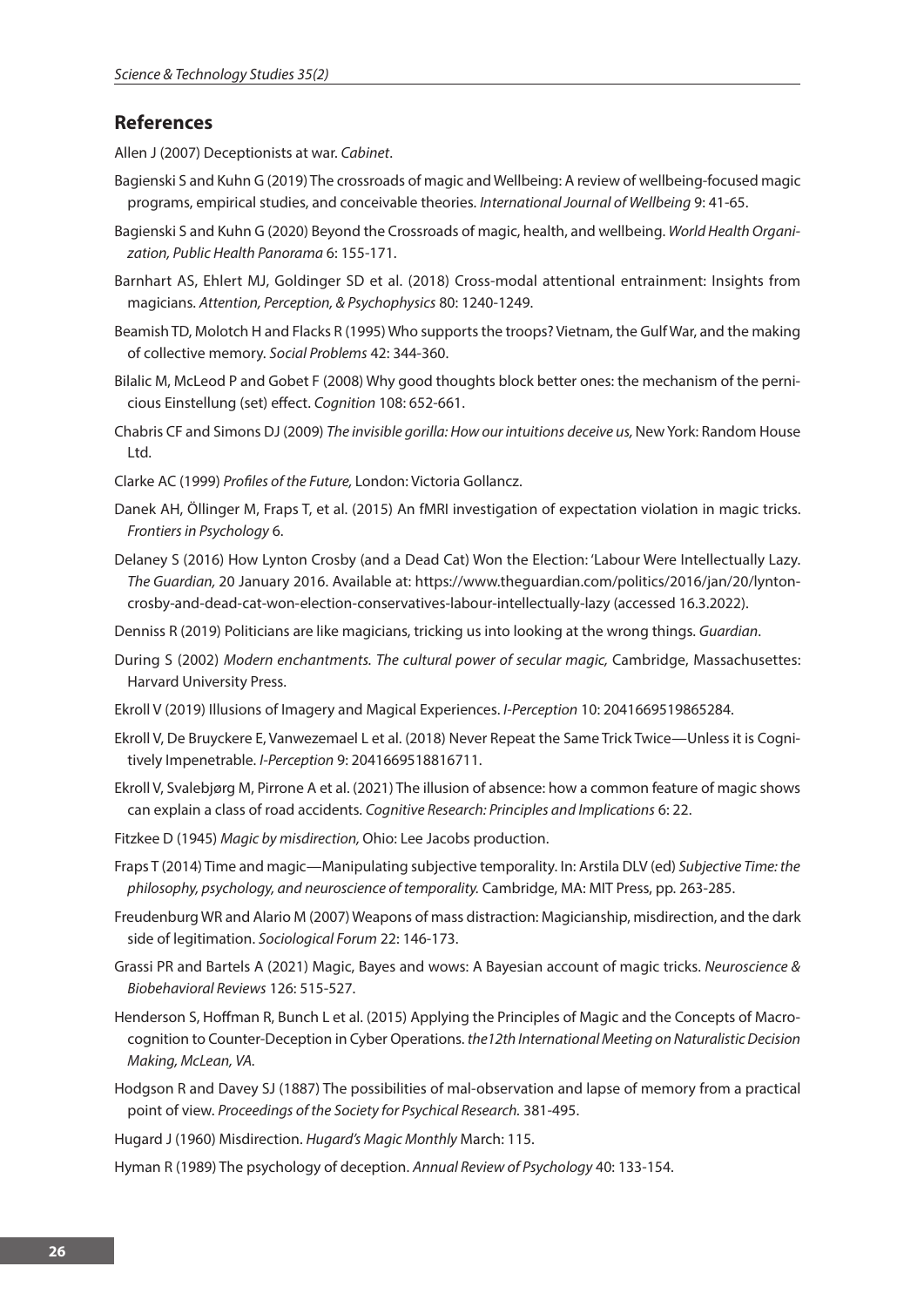Iyengar S and Kinder DR (2010) *News that matters: Television and American opinion*: University of Chicago Press.

Jastrow J (1888) The psychology of deception. *Popular Science Monthly* 188: 145-157.

Jones GM (2011) *Trade of the tricks. Inside the magician's craft.* Berkley: University of California Press.

Kuhn G (2019) *Experiencing the impossible: The science of magic,* Cambridge, MA: MIT Press.

- Kuhn G, Amlani AA and Rensink RA (2008a) Towards a science of magic. *Trends in Cognitive Sciences* 12: 349-354.
- Kuhn G, Caffaratti HA, Teszka R et al. (2014) A psychologically-based taxonomy of misdirection. *Frontiers in Psychology* 5: 1392.
- Kuhn G and Findlay JM (2010) Misdirection, attention and awareness: Inattentional blindness reveals temporal relationship between eye movements and visual awareness. *Quarterly Journal of Experimental Psychology* 63: 136-146.
- Kuhn G and Martinez LM (2012) Misdirection past, present, and the future. *Frontiers in Human Neuroscience* 5.
- Kuhn G and Tatler BW (2005) Magic and fixation: Now you don't see it, now you do. *Perception* 34: 1155-1161.
- Kuhn G, Tatler BW and Cole GG (2009) You look where I look! Effect of gaze cues on overt and covert attention in misdirection. *Visual Cognition* 17: 925-944.
- Kuhn G, Tatler BW, Findlay JM et al. (2008b) Misdirection in magic: Implications for the relationship between eye gaze and attention. *Visual Cognition* 16: 391-405.
- Lamont P (2013) *Extraordinary beliefs: A historical approach to a psychological problem,* Cambridge: University Press.
- Lamont P (2017) A particular kind of wonder. *Review of General Psychology* 21: 1-8.
- Lamont P and Steinmeyer J (2018) *The Secret History of Magic: The True Story of the Deceptive Art*. New York: Penguin Random House.
- Lamont P and Wiseman R (1999) *Magic in theory.* Hartfield: Hermetic Press.
- Land MF and Tatler BW (2009) *Looking and acting: vision and eye movements in natural behaviour*. Oxford: Oxford University Press.
- Leathley B (2019) Learning from: Magicians. *IOSH magazine issues* September.

Leddington J (2016) The experience of magic. *The journal of aesthetics and art criticism* 74: 253-264.

- Leddington J (2017) The enjoyment of negative emotions in the experience of magic. *Behavioral and Brain Sciences* 40.
- Leech A (1960) *Don't look now: The smart slant on misdirection,* Chicago: The Ireland Magc Co.
- Loftus EF and Hoffman HG (1989) Misinformation and memory: the creation of new memories. *Journal of Experimental Psychology General* 118: 100-104.
- Luchins AS (1942) Mechanization in problem solving. *Psychological Monographs* 54: 1-95.
- Mack A and Rock I (1998) *Inattentional Blindness,* Cambridge, MA: MIT Press.
- Macknik SL, King M, Randi J et al. (2008) Attention and awareness in stage magic: turning tricks into research. *Nature Reviews Neuroscience* 9: 871-879.
- Malin CH, Gudaitis T, Holt TJ et al. (2017) 1 The Psychology of Deception. In: Malin CH, Gudaitis T, Holt TJ et al. (eds) *Deception in the Digital Age.* Boston: Academic Press, 1-50.
- Marks DF (2000) *The psychology of the psychic,* Amherst, New York: Prometheus Books.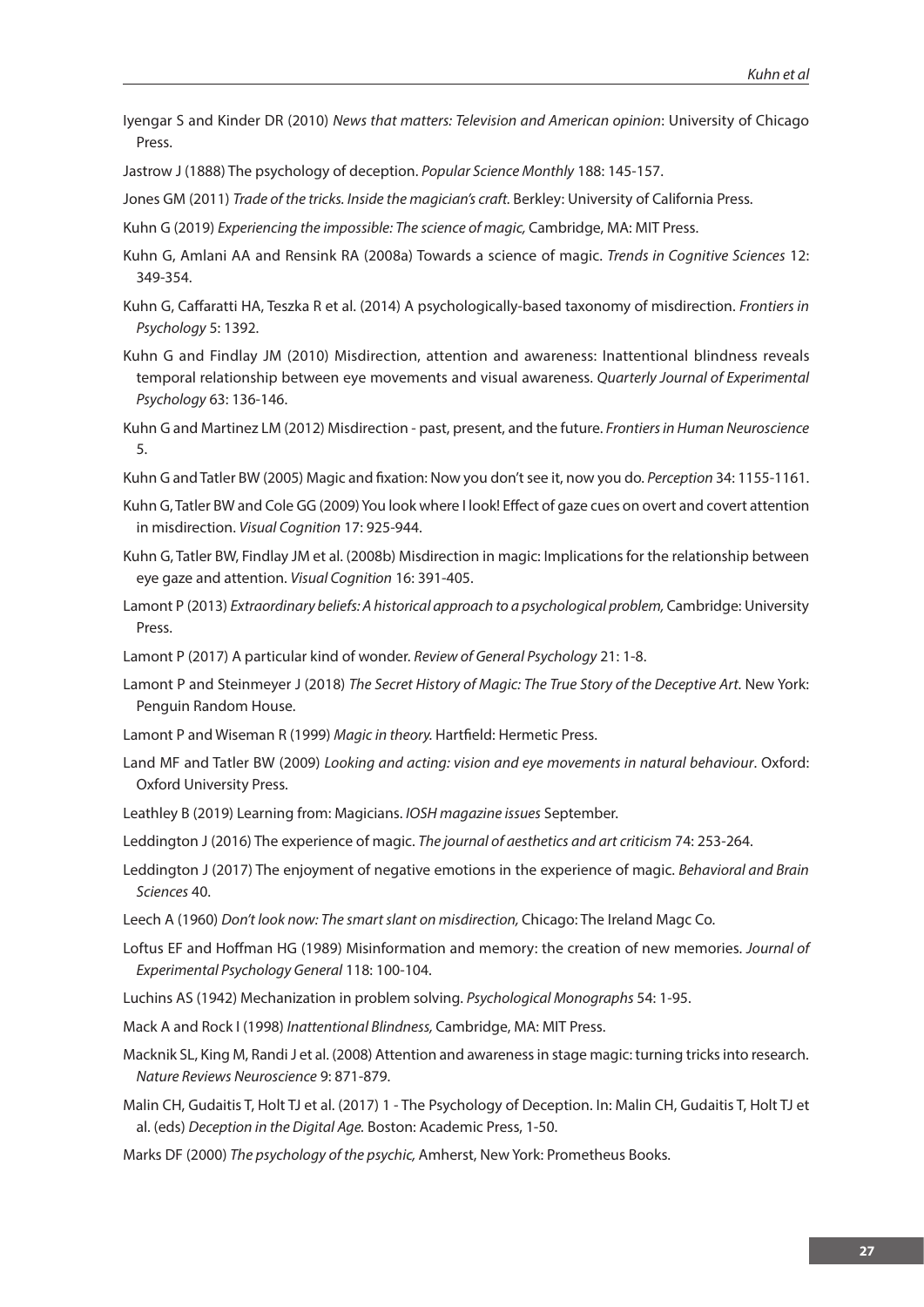Melton HK and Wallace R (2009) *The official CIA manual of trickery and deception*. New York: William Morrow.

- Olson JA and Raz A (2021) Applying insights from magic to improve deception in research: The Swiss cheese model. *Journal of Experimental Social Psychology* 92: 104053.
- Ortega J, Montañes P, Barnhart A et al. (2018) Exploiting failures in metacognition through magic: Visual awareness as a source of visual metacognition bias. *Consciousness and Cognition* 65: 152-168.
- Ortega J, Montañes P, Barnhart A et al. (2021) Differential Effects of Experience and Information Cues on Metacognitive Judgments About Others' Change Detection Abilities. *I-Perception* 12: 20416695211039242.
- Pailhès A and Kuhn G (2021) Mind Control Tricks: Magicians' Forcing and Free Will. *Trends in Cognitive Sciences* 25: 338-341.
- Pareras G (2011) *Esquema general de conceptos,* Madrid: Memorial Ascanio.
- Parris BA, Kuhn G, Mizon GA et al. (2009) Imaging the impossible: An fMRI study of impossible causal relationships in magic tricks. *Neuroimage* 45: 1033-1039.
- Peeters Grietens K, Gryseels C and Verschraegen G (2019) Misdirection in the margins of malaria elimination methods. *Critical Public Health* 29: 390-400.
- Randal J (1976) Misdirection the magician's insurance. *Genii*: 380-381.
- Rensink RA and Kuhn G (2015) A framework for using magic to study the mind. *Frontiers in Psychology* 5.
- Robert-Houdin JE (1859) *Memoirs of Robert-Houdin: Ambassador, author and conjuror,* London: Chapman and Hall.
- Sharpe SH (1988) *Conjurers psychological secrets.,* Calgary AB: Hades Publications.
- Simons DJ and Chabris CF (1999) Gorillas in our midst: sustained inattentional blindness for dynamic events. *Perception* 28: 1059-1074.
- Smith TJ, Lamont P and Henderson JM (2013) Change blindness in a dynamic scene due to endogenous override of exogenous attentional cues. *Perception* 42: 884-886.
- Smith W (2015) Technologies of stage magic: Simulation and dissimulation. *Social Studies of Science* 45: 319-343.
- Sørensen J (2007) *A cognitive theory of magic*: Rowman Altamira.
- Tamariz J (2012) Fundamentals in illusionism. In: Jay J (ed) *Magic in mind: Essential essays for magicians.* Sacramento, CA: Vanishing Inc.
- Teller (2012) Teller reveals his secrets. *Smithsonian magazine* March.
- Thomas C and Didierjean A (2016) Magicians fix your mind: How unlikely solutions block obvious ones. *Cognition* 154: 169-173.
- Thomas C, Didierjean A and Kuhn G (2017) It is magic! How impossible solutions prevent the discovery of obvious ones? *The Quarterly Journal of Experimental Psychology* 71(12): 2481-2487.
- Thomas C, Didierjean A, Maquestiaux F et al. (2015) Does magic offer a cryptozoology ground for psychology? *Review of General Psychology* 19: 117-128.
- Tognazzini B (1993) Principles, techniques, and ethics of stage magic and their application to Human Interface Design. Amsterdam, The Netherlands: ACM, New York.
- Tompkins ML (2019) *The Spectacle of Illusion: Magic, the paranormal & the complicity of the mind*. London: Thames & Hudson.
- Van de Cruys S, Wagemans J and Ekroll VR (2015) The put-and-fetch ambiguity: How magicians exploit the principle of exclusive allocation of movements to intentions. *I-Perception* 6: 86-90.